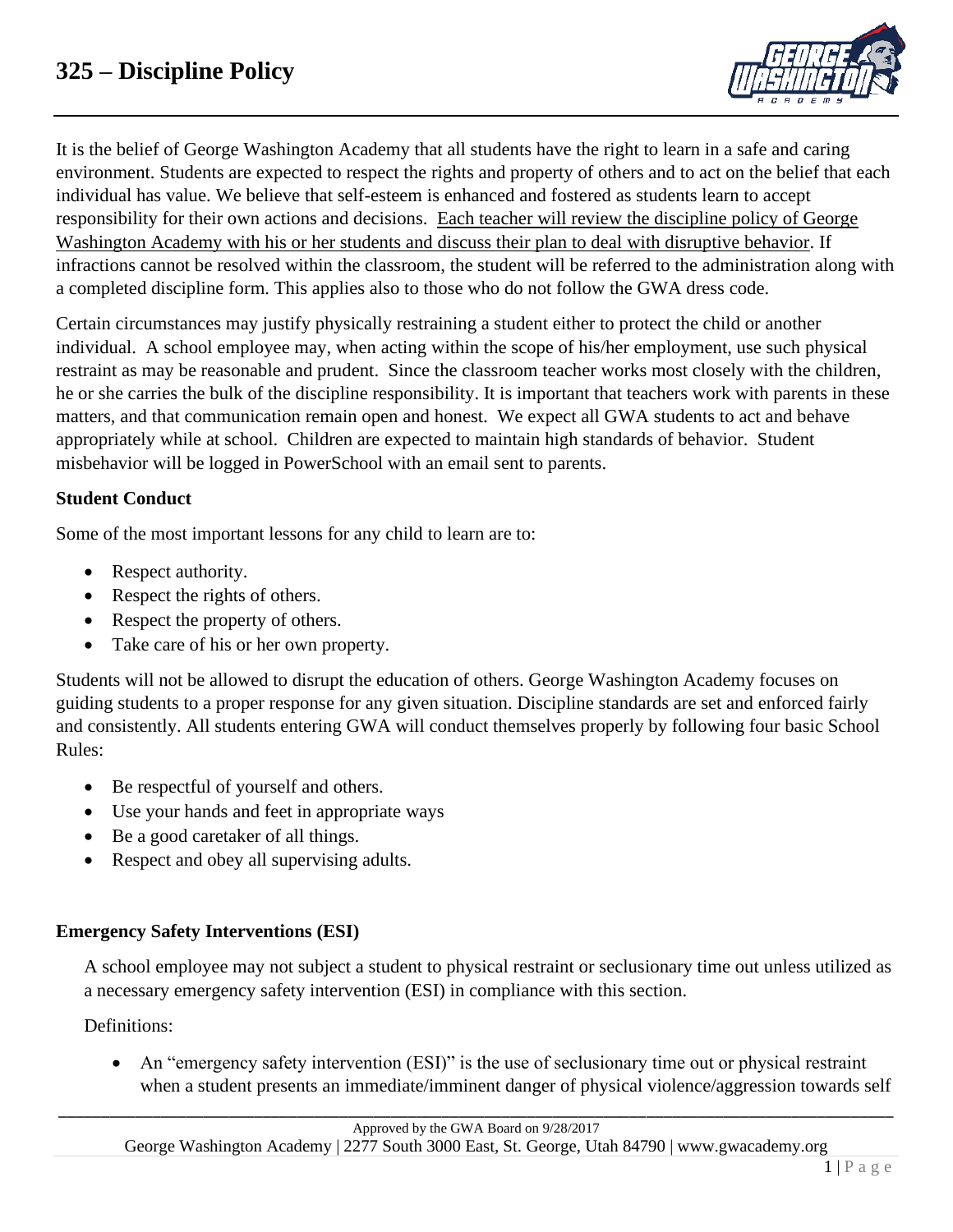or others likely to cause serious physical harm. An "emergency safety intervention" is not for disciplinary purposes.

**\_\_\_\_\_\_\_\_\_\_\_\_\_\_\_\_\_\_\_\_\_\_\_\_\_\_\_\_\_\_\_\_\_\_\_\_\_\_\_\_\_\_\_\_\_\_\_\_\_\_\_\_\_\_\_\_\_\_\_\_\_\_\_\_\_\_\_\_\_\_\_\_\_\_\_\_\_**

- "Physical restraint" means personal restriction immobilizing or reducing the ability of an individual to move his arms, legs, body, or head freely.
- "Seclusionary time out" means that a student is placed in a safe enclosed area, isolated from adults and peers, and the student is, or reasonably believes, he will be prevented from leaving the area.

#### General Procedures

Teachers and other personnel who may work directly with students shall be trained on the use of effective alternatives to ESI as well as the safe use of ESI and a release criteria.

#### ESI shall:

- a) be applied for the minimum time necessary to ensure safety;
- b) be discontinued as soon as imminent danger of physical harm to self or others has dissipated;
- c) be discontinued if the student is in severe distress;
- d) never be used as punishment or discipline;
- e) in no instance be imposed for more than 30 minutes

# ESI Committee

GWA's ESI committee is comprised of the Director, the appropriate Dean of Students, an appointed parent of an enrolled student, and two certified educational professionals with behavior training and knowledge in both state rules and GWA's discipline policies.

GWA's ESI committee will meet as needed to monitor the use of ESI at GWA, and will determine and recommend professional development needs, as well as develop any necessary policies for local dispute resolution processes to address concerns regarding disciplinary actions.

# Students with Disabilities Receiving Special Education Services

Use of ESI for a student with a disability receiving specialized educational services under IDEA or Section 504, shall be subject to the applicable state Least Restrictive Behavioral Interventions (LRBI) policies and procedures for special education/504 programs.

#### Physical Restraint

A school employee may, when acting within the scope of employment, use and apply physical restraint or force as an ESI as may be reasonable and necessary under the following circumstances: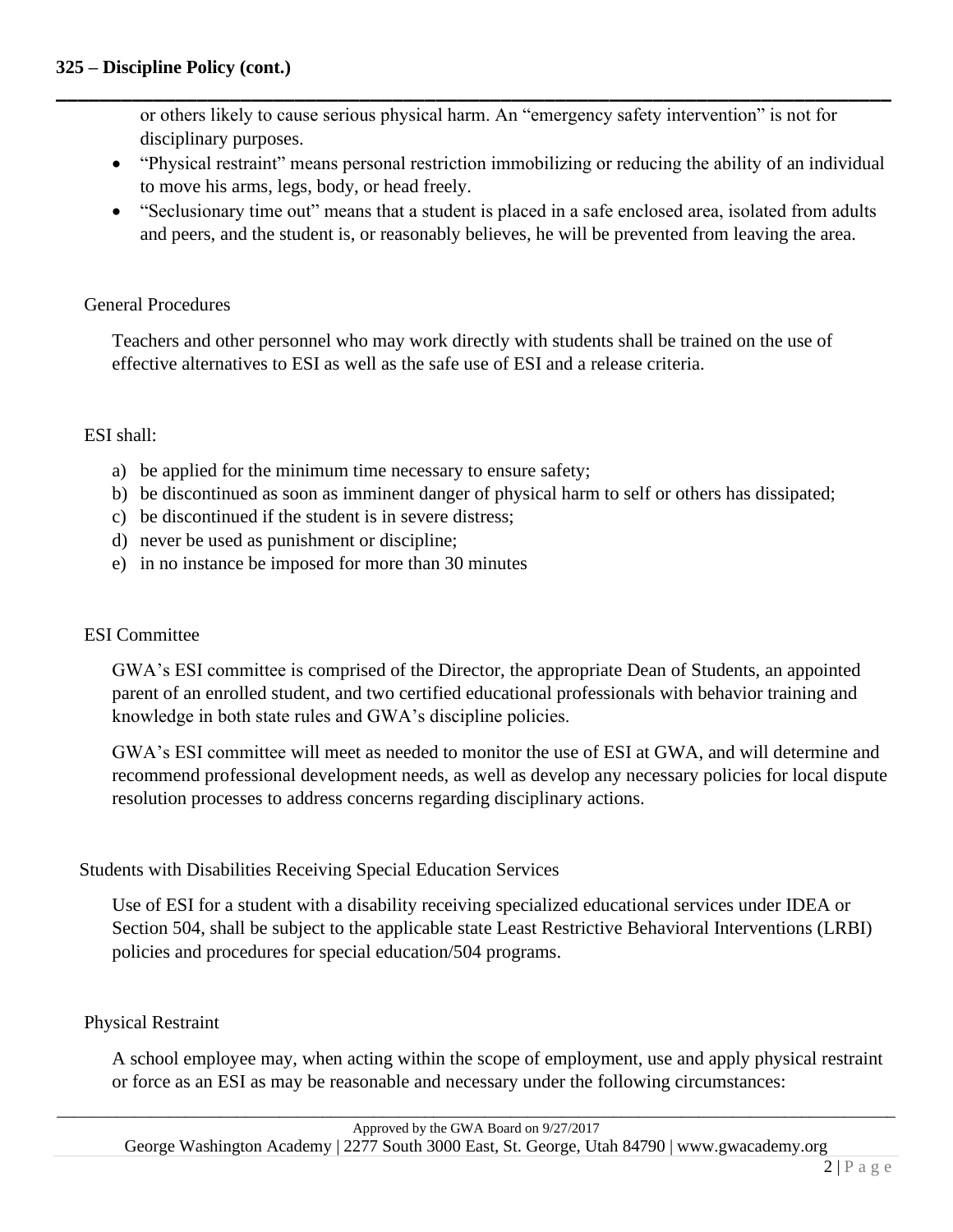- a) to protect the student or another person from serious physical harm;
- b) to take possession of a weapon, other dangerous objects in the possession or under the control of a student; or

**\_\_\_\_\_\_\_\_\_\_\_\_\_\_\_\_\_\_\_\_\_\_\_\_\_\_\_\_\_\_\_\_\_\_\_\_\_\_\_\_\_\_\_\_\_\_\_\_\_\_\_\_\_\_\_\_\_\_\_\_\_\_\_\_\_\_\_\_\_\_\_\_\_\_\_\_\_**

c) the student is destroying property

When an employee exercises physical restraint as an ESI on a student, the following types of physical restraint are prohibited:

- a) prone, or face-down;
- b) supine, or face-up;
- c) restraint which obstructs the airway or adversely affects the student's primary mode of communication;
- d) mechanical restraint, except for seatbelts or safety equipment used to secure students during transportation; or
- e) chemical restraint, except as prescribed by a licensed physician and implemented in compliance with a student's Health Care Plan.

All physical restraint shall:

- a) be applied for the minimum time necessary to ensure safety and a release criteria must be implemented;
- b) be discontinued as soon as the imminent danger of physical harm to self or others has dissipated;
- c) be discontinued if the student is in severe distress; and
- d) never be imposed for more than 30 minutes.

#### Seclusionary Time Out

A school employee may, when acting within the scope of employment, place a student in seclusionary time out as an ESI under the following circumstances:

- a) the student presents an immediate danger of serious physical harm to self or others;
- b) any door remains unlocked; and
- c) the student is within line sight of the employee at all times.

#### Notification

If a crisis situation occurs requiring an ESI be used, the school or employee shall notify the student's parent/guardian, the school administrator, and the school director immediately. If the ESI is applied for longer than fifteen minutes, the school shall immediately notify the student's parent/guardian and school administration. Parent notifications made under this section shall be documented in the student information system as required by R277-609-6(C)(4). Within 24 hours of using ESI, the school shall notify the parent/guardian that they may request a copy of any notes or additional documentation taken during the crisis situation. Upon request of a parent/guardian, the school shall provide a copy of any notes or additional documentation taken during a crisis situation. A parent/guardian may request a time to meet with school staff and administration to discuss the crisis situation.